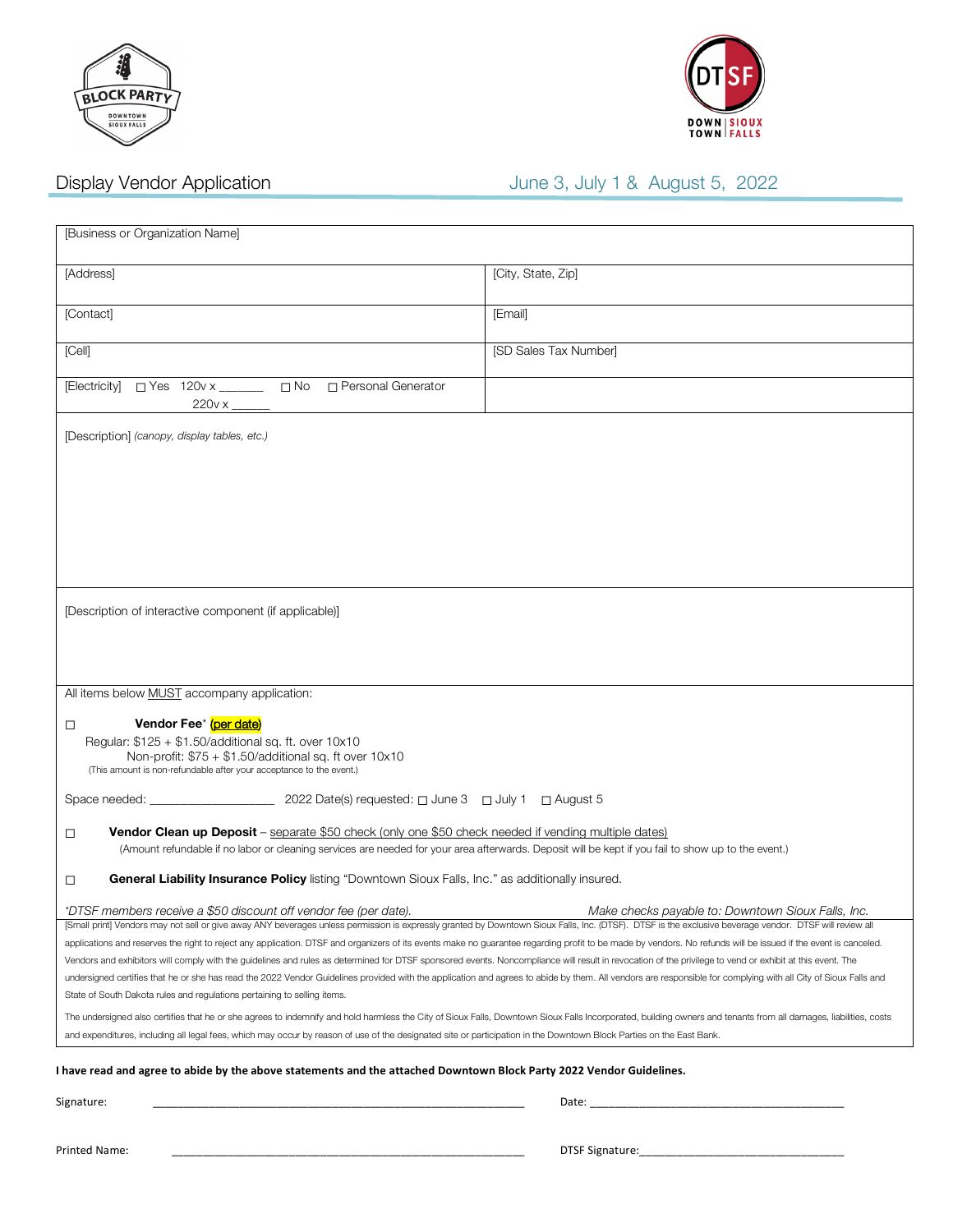## Display Vendor Application **June 3, July 1 & August 5, 2022**

#### **Logistical Information**

Each Block Party will run from 5:30 – 11:00 p.m. Estimated attendance is 2,000 – 3,000. Seating will be available for attendees, and entertainment will consist of live musical performances on stage. Vendors must be completely set up and ready for business by 5:00 p.m. on selected date(s). Arrival and set up begins between 3:30 – 4:30 p.m. the afternoon of the event. No booths may be set up on the street or sidewalk, only in the designated area. Vendors will be given a map prior to the event indicating their location, which will be determined by the Event Coordinator.

#### **Interactive Component**

We are again requiring all non-retail Display Vendors to provide some form of interactivity within your space. Photo booths, prize wheels, sidewalk chalk, coloring, games, etc. are all great ways to draw people into your space. As a family friendly event, we want to make it fun for attendees of all ages. Let us know if you have any questions – or need some assistance coming up with ideas.

#### **Vendor Selection Process**

DTSF members will receive first consideration to obtain a food booth. Once those are chosen, we will select outside vendors based on the following criteria:

- Uniqueness and attractiveness of product
- Reasonable prices/good product value to customers
- Opportunity for new vendors/variety
- Past Participation any past working experience between DTSF and vendor must be positive. Was vendor:
- o Courteous to DTSF staff and customers?
- o Obedient of rules?
- o Adherent to offering products stated in application?
- Attractive, clean setup
- Timeliness of complete application submission

#### **Quality of Presentation/Equipment, Fire & Cleaning Regulations**

All vendors must have a professional presentation, and will be responsible for supplying own canopy, equipment, garbage receptacle and whatever else is necessary for the successful booth operation. Signage and banners need to be clean and professional looking.

- All vendors will be located on pavement. Please come prepared with canopy weights.
- All vendors must dispose of their trash and recyclables properly.

A separate cleaning deposit check is required, but will only be cashed if additional labor or cleaning services are needed to clean your area afterwards OR if you do not show up to the event. If not cashed, this check will be returned after the event.

- No plastic bags vendors will not be allowed to hand out products in plastic bags. Paper or reusable bags are acceptable.
- No Styrofoam vendors will not be allowed to use or hand out items in Styrofoam.

#### **Electricity**

We will do our best to provide a power source to vendors who have requested electrical.

Vendors must supply their own heavy-duty extension cords and indicate on the application how much power is needed. We will do our best to accommodate and inform you if we can't.

DTSF will have an electrician (pending availability) on site to assist with hook-up.

#### **Insurance Requirements**

Vendors must have liability insurance for this event. At time of application, we ask that you submit a copy of your General Liability Insurance Policy listing Downtown Sioux Falls, Inc. as additionally insured. No one will be allowed to vend at the Downtown Block Party on the Eastbank without proof of liability. If you have already submitted this to DTSF for a previous 2022 event and it is valid through at least September 1, 2022, you do not need to submit it again.

#### **Application Deadline, Acceptance Notification and How to Apply**

We will accept applications up until two weeks prior to the event date, or until all available spaces are full. Please call to check availability if close to event date.

You must submit the completed application along with **two separate checks**, one for the vendor fee and one for the cleaning deposit. The vendor fee will not be cashed until you are accepted, and the cleaning deposit will only be cashed after the event if additional labor or cleaning fees are needed to clean your area afterwards OR if you do not show up to the event OR if you use plastic bags or Styrofoam.

If you are not accepted, you will be notified by email, and both checks will be returned or shredded. Otherwise, you will receive a participant packet (emailed) with set-up information approximately 2 weeks prior to the event.

There will be no refunds once accepted to the event, even if the event is hindered or canceled due to weather, or for any other situation. All funds are fully committed to the production, promotion, and marketing of the event.